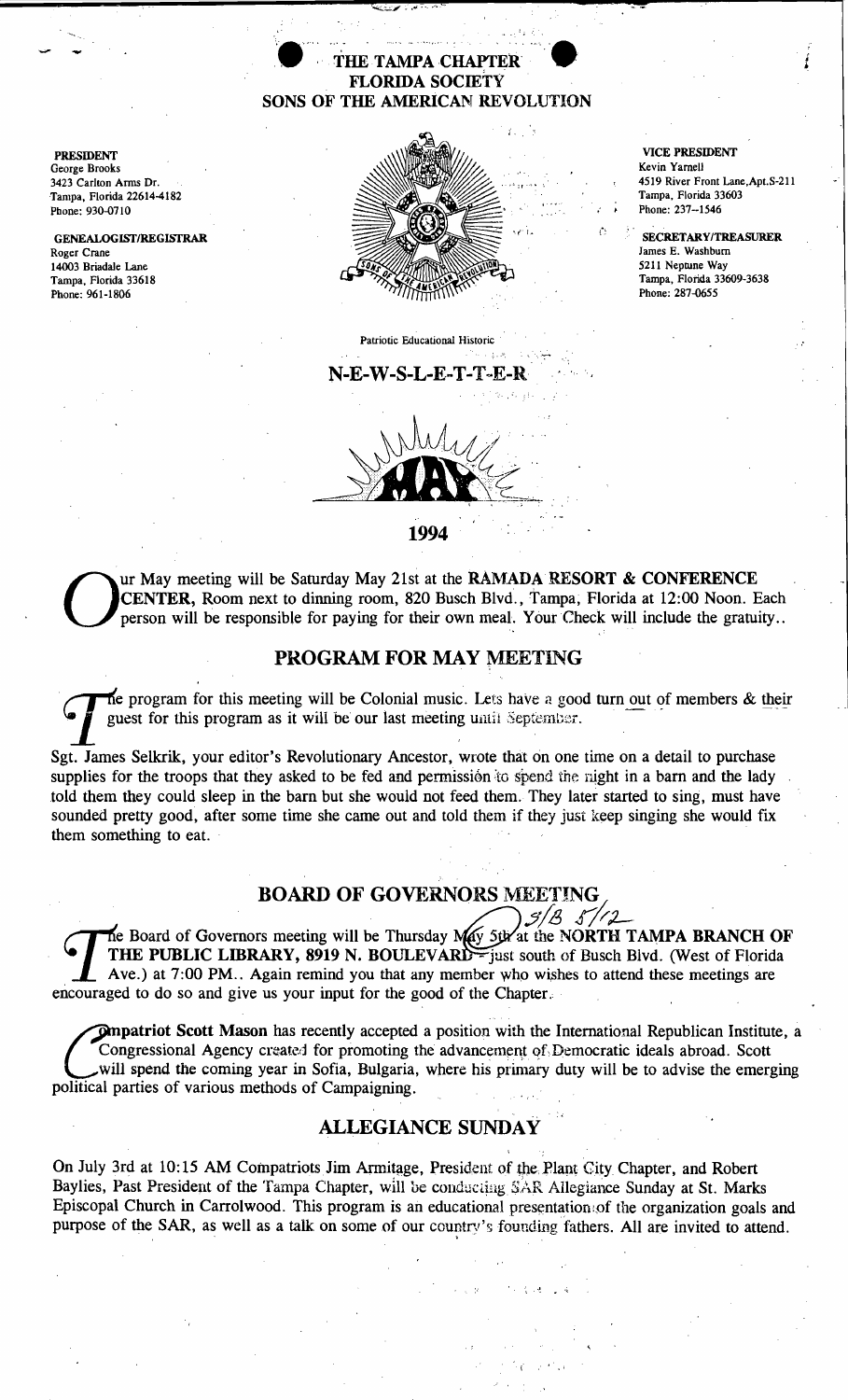## **ROTC MEDAL AWARDS**

Compatriot Robert Somner presented the SAR ROTC medal to the outstanding Cadet at the University of Tampa and Compatriot James A. Chambers presented SAR ROTC medals at the University of South Florida to the outstanding Cadets of the Army & Air Force Cadets ROTC. There has been much appreciation received from these units for the Compatriots presentation of these medals



**Elwin Thrasher** Leo Tyson **Scott Mason** 

May 11 **May 15** May 30

# **1994 CHAPTER YEAR BOOKS**

The 1994 Chapter year books are now ready. Why not pick them up at this meeting and save the cost of postage to the chapter. Please check the year book for any errors and advise your editor in order that he can make the changes for future issues. Please correct Compatriot Richie's wife name to read: Fimie and Compatriot Robert Yarnell's phone number to read: 249-8747.

#### **TAMPA CHAPTER SAR** MINUTES OF THE REGULAR MEETING HELD APRIL 16, 1997 AT THE RAMADA RESORT & CONFERENCE CENTER, EAST BUSCH BOULEVARD, TAMPA, FLORIDA

The meeting was called to order by President George Brooks (attired in his Revolutionary War uniform) at 12:08 PM.

Chaplain Larry Huntley gave the invocation.

President "Brooks led all in the pledge of ellegiance to the flag and the SARs in the SAR pledge.

И£.

There was no reply to the call for corrections or additions to the minutes of the last meeting as published in the newsletter. The minutes were then approved as printed.  $\mathfrak{b}_2\chi^{\frac{1}{12}}$  . 一座

Guest were introduced as follows: Daniel Saunders (prospective member), Mrs. George Brooks, Ashley and the Brooks four year old Woody, Mrs. Fimie Richie, Mrs. Jane Dickerson and as more formally introduced later, Eagle Scout award Contest winner, Brian David Pickerd, Mr. & Mrs. Picker and Eagle Scout-potential younger brother,

Secretary/Treasurer Jim Washburn being absent from the meeting, there were no reports of those offices.

Bob Yarnell reported on the conduct of the Joseph S. Rumbaugh Oratorical Contest. He expressed his frustration that in spite of all the effort he put into contacting all the eligible schools in the area, only one contestant showed up for the contest. He mentioned the competition from various other organizations which hold similar contests. There have been some communication problems with The Chapter's contest winner which why she is not at this meeting and way it is uncertain that she will be at the Annual Meeting of the FLSSAR to contest there. President Brooks noted that the Chapter had the medal for the Contest winner and, with the concurrence of the Chapter, the medal would be presented to the contestant whether she goes to the State contest or not. Chairman Bob expressed his thanks to the members of the Chapter who supported the contest.

Vice President Kevin Yarnell mentioned that the next program would be on Revolutionary War music.

President Brooks reported on his efforts in working with the ROTC units to which the Chapter presents ROTC medal to make the ROTC people at all levels more aware of the SAR and at the same time to have the Chapter host people from the ROTC in presenting programs before the Chapter. He had copies of THE JOINT SAR-ROTC PROGRAM PROPOSAL form by which this mutual arrangement can be formalized to insure mutual understanding.

Veep Kevin Yarnell presented a mini-program. He at one time worked at Colonial Williamsburg and there learned of one method the letters were written Colonial times. In order to save on expensive paper and postage, the letters were written horizontally as usual now, and then on the same side of the paper writing was placed vertically over what had been written horizontally. He had written a letter to the Compatriots in this manner. Reading a letter written this way takes a little getting used to at first but after the initial "shock", it presents no particular problem. Incidentally, in those days the postage was paid by the receiver of the letter.

President George held up a copy of the new 1994 Chapter year book and called particular attention to the last couple of pages which contain information regarding the purchasing of Revolutionary War uniforms. (Clearly if more Compatriots had these uniforms and wore them at public events, the SAR would become more well known to the public.)

Two changes to the year book were mentioned: Mrs. Richie's first name is "Fimie" and Bob Yarnell's telephone number is now "249-8747".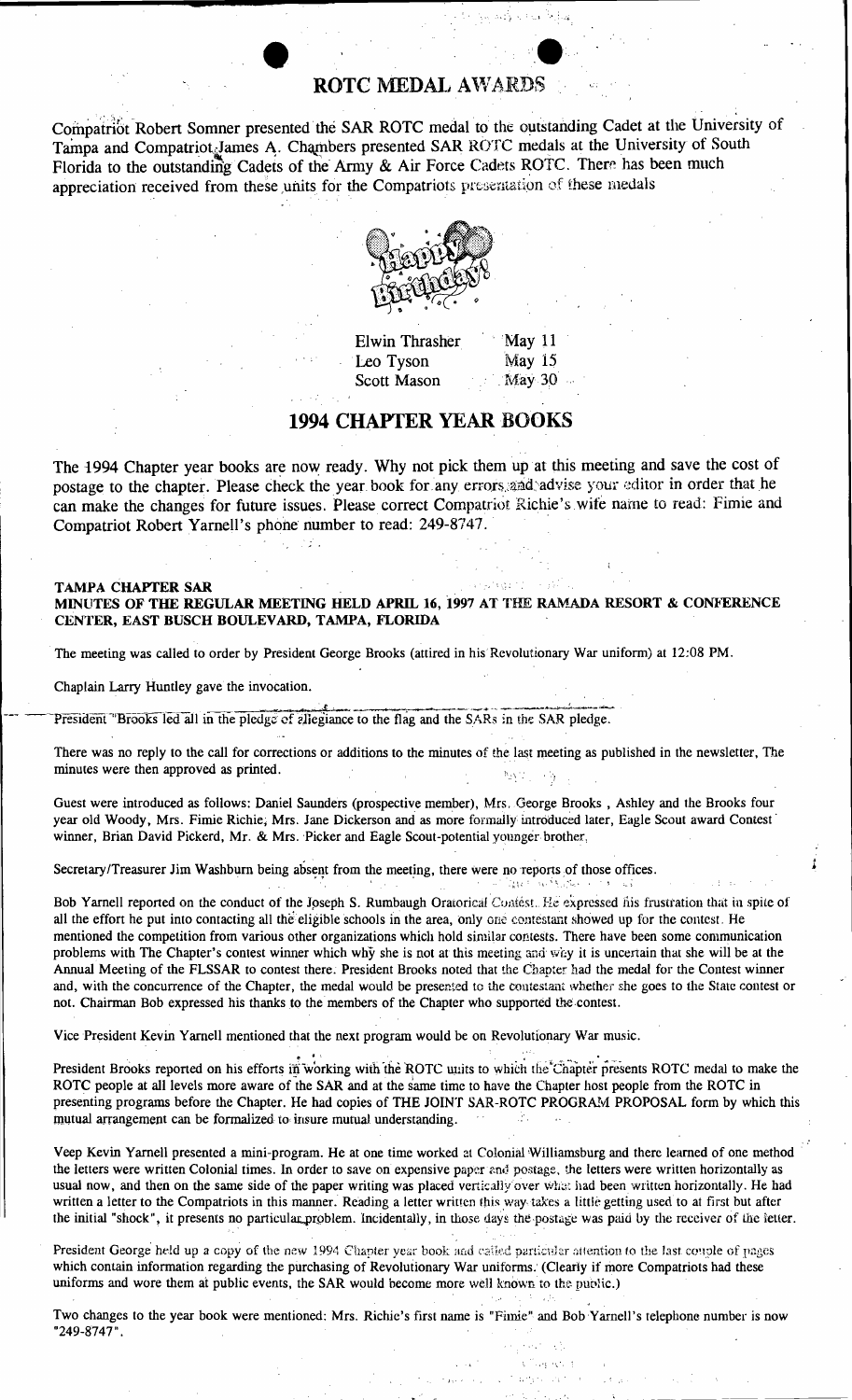President Brooks mentioned the number of people, particularly grade school students. who would be aware of the SAR and the Tampa Chapter through the Chapter's GOOD CITIZENSHIP AWARD program. Some 300 GOOD CITIZENSHIP certificates have been given to school authorities to award to appropriate grade school students. George designed a genealogical chart to accompany each one of the certificates. The intention is to foster interest in genealogy in the students (and their families) perhaps even leading in time to more SARs.  $\mathbf{A}$ 

 $\Omega_{\rm DM}$  as Barry Rich, Chairman of the Eagle Scout Award contest, gave and outline of the particulars of the contest and the criteria on which the contestants are judged. He also mentioned the success which the contest winner, Brian David Pickerd of Troop #259, St. Pauls Catholic Church, N. Dale Mabry, Tampa had in meeting those criteria. Scout Pickerd was presented with a Certificate of Recognition as the winner, and SAR patch for his Scout uniform and \$100 savings certificate. Scout Pickerd the read the essay which was written as part of the contest. It was regarding the well-known signer of the Declaration of Independence, John Hancock.

 $\sim 30\,M_\odot$ 

President Brooks thanked Scout Pickerd for presenting the "program" of the day for the Chapter.

He announced that the next BOM meeting would be May 12th at the North Boulevard Library and the next regular meeting would be at the Ramada on May 21st.

He led the SARs in the SAR recessional, Chaplain Huntley gave the benediction and the meeting adjourned at 1:19 PM.

The meeting was attend by 11 compatriots; Scout Pickerd, his father, mother and brother; Ashely and Woody Brooks; Jane Dickerson; Fimie Richie; and Daniel Saunders for a total of 20. """""""

ADDENDUM: President Brooks wants the Chapter to know that Col.-retired Bob Sumner presented the Chapter's ROTC medal at the University of Tampa and that Dr. Jim Chambers presented the Chapter's ROTC medals to the two units (Army and USAF) at the University of South Florida.  $\mathbb{R}_{\geq 0}$  and  $\mathbb{R}_{\geq 0}$ 

mek.

Respectfully submitted as prepared from video tape of Elwin Thrasher, and his and George Brooks' written notes.

#### James E. Washburn Secretary.



# Compatriot Barrett Rich, Eagle Scout Brian Pickerd & President George Brooks

The SEBRA POINT COUNTY OF أناد المعاني المناسب وتقالية المسابقة المحافظ المحافظة المحافظة المحافظة المستوردة المحافظة المحافظة المحافظة المحافظة المحافظة المحافظة<br>- المؤاد المحافظة المحافظة المحافظة المحافظة المحافظة المحافظة المحافظة المحافظة المحافظة المحافظة المحاف

a la ciraco saciada estudiscona alcoita y la lice has del sópar neigha assistante das se sava a ca ani  $\sim$  $\left\langle \mathbf{u}_{k}^{n}\right\rangle \left\langle \mathbf{p}^{n}\mathbf{f}^{n}\mathbf{f}^{n}\mathbf{f}^{n}\mathbf{f}^{n}\mathbf{f}^{n}\right\rangle =\left\langle \mathbf{v}_{k}^{n}\right\rangle ^{n-1}\left\langle \mathbf{v}_{k}\right\rangle ^{n}$ فأفهد بريهين